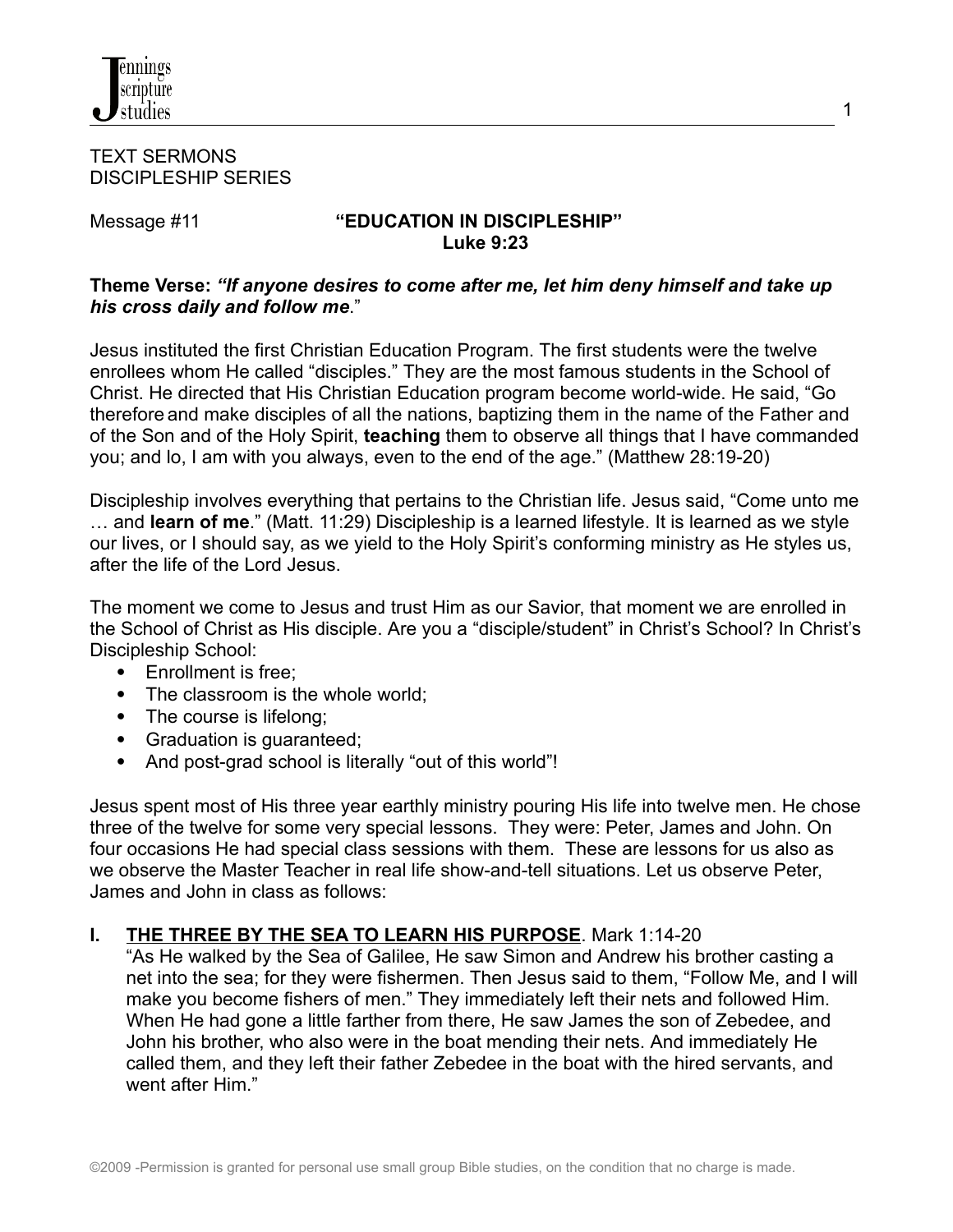

Why is Jesus with these men by the sea? He is there to recruit them and to remind them and us of His purpose in coming into the world. What they were doing was analogous to what His purpose was.

#### **A. Their Occupation.**

Mark 1:16 - "As Jesus walked beside the Sea of Galilee, he saw Simon and his brother Andrew casting a net into the lake, for they were fishermen."

Mark 1:19-20 *-* "When he had gone a little farther, he saw James son of Zebedee and his brother John in a boat, mending their nets. Without delay he called them, and they left their father Zebedee in the boat with the hired men and followed him."

I do not believe that this meeting was a chance meeting. He, too, was fishing -- but not for fish! Jesus did not pick his disciples in a careless manner, but they were carefully chosen, hand picked. What were they doing when Jesus called them?

*Casting nets.* Peter and Andrew were casting nets. Hereafter, they always seem to be casting nets for souls. The great evangelistic messages in the New Testament are preached by Peter. Andrew is seen bringing individuals to Jesus. They are great examples to us: there are public speakers and private seekers, both are essential in propagating the gospel.

*Mending nets. "*He saw James the son of Zebedee, and John his brother, who also were in the boat mending their nets." The Greek word translated "mending" is "katartizo" and means, "to mend; to repair; to prepare." Six leading translations use the word "mending." In their later ministries we see James and John involved in spiritual "net mending". Their writings are also of this nature.

If what you are doing is honorable work, God can use that training and experience to bring souls to Himself and build them up in the most holy faith.

### **B**. **Their Opportunity.**

Look closely at v.17- "Come, follow me," Jesus said, "and I will make you fishers of men." This is the key to discipleship, "I will make you." No disciple is a "self-made" person. On the contrary, a disciple is a "Master made" person; as we follow we are fashioned into His likeness.

Here by the sea, He is teaching these men His purpose in coming *into* the world and their purpose in going *out* into the world. In Luke 19:10 He said, "The Son of Man is come to seek and to save the lost." This is life's most important work!

#### **C. Their Obedience.**

Mark 1:18 - "At once they left their nets and followed him." The King's business requires haste! They denied themselves, took up their crosses and followed Him in obedience.

**Illust.** Emily Post, the etiquette Queen of years gone by, was asked how one should respond to an invitation to dine with the President of the United States. Her reply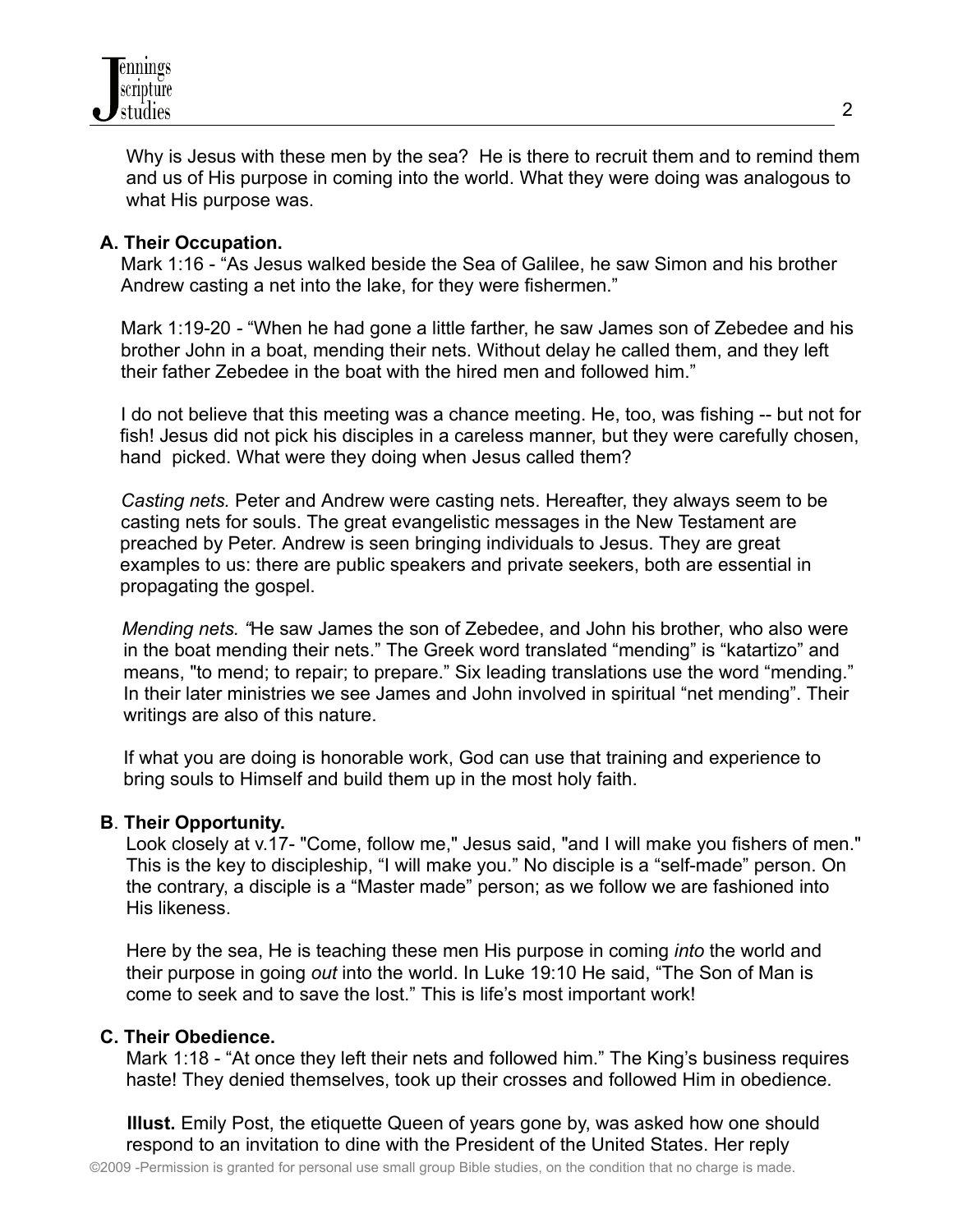appeared in her newspaper column as follows: "A White House invitation is a direct command – drop everything and go!" Following Jesus without hesitation is more important than an invitation from the President. Drop everything and obey the Lord's call!

What are you now doing, that in eternity you will be glad you did?

**II. THE THREE ON THE SUMMIT TO LEARN HIS PERSON.** Matthew 17:1-6

"Now after six days Jesus took Peter, James, and John his brother, led them up on a high mountain by themselves; and He was transfigured before them. His face shone like the sun, and His clothes became as white as the light. And behold, Moses and Elijah appeared to them, talking with Him. Then Peter answered and said to Jesus, "Lord, it is good for us to be here; if You wish, let us make here three tabernacles: one for You, one for Moses, and one for Elijah." While he was still speaking, behold, a bright cloud overshadowed them; and suddenly a voice came out of the cloud, saying, "This is My beloved Son, in whom I am well pleased. Hear Him!"

Everything Jesus did with His disciples was for the express purpose of training them for the mission for which He had called them. Here on the mountain top, He wanted to isolate them with Him in order that they might focus on His Person and be thoroughly convinced as to Who He was. After this mountain top experience they would not soon forget Who He was. This was certainly a heavenly mountain top experience for them! Think about:

## **A. The Heavenly Visitors.**

Matt 17:3- "There appeared before them Moses and Elijah, talking with Jesus." Among other things, this mountain meeting proves:

- That the Old Testament record is true:
- That Moses and Elijah were real people;
- That there is life after death.

What did they talk about? Luke 9:31 tells us: "And behold, two men talked with Him, who were Moses and Elijah, who appeared in glory and spoke of His decease which He was about to accomplish at Jerusalem."

Wouldn't you have loved to have been within earshot of this historic conference and to have heard the conversation? Peter was a type "A" personality! He said, in essence, "This is great! Let's make some shelters and stay up here!" I don't fault Peter; his response was very human. Following Jesus is never dull and is full of surprises!

## **B. The Heavenly Voice.**

Matt 17:5 - "While he (Peter) was still speaking, behold, a bright cloud overshadowed them; and suddenly a voice came out of the cloud, saying, "This is My beloved Son, in whom I am well pleased. Hear Him!" God interrupted Peter. I would have loved to have heard Peter telling the other nine disciples, about God telling him to "shut up!"

## **C. The Heavenly Verification.**

""This is My beloved Son, in whom I am well pleased. Hear Him." These three disciples, ever after, had no doubt as to the nature of the Lord Jesus ©2009 -Permission is granted for personal use small group Bible studies, on the condition that no charge is made.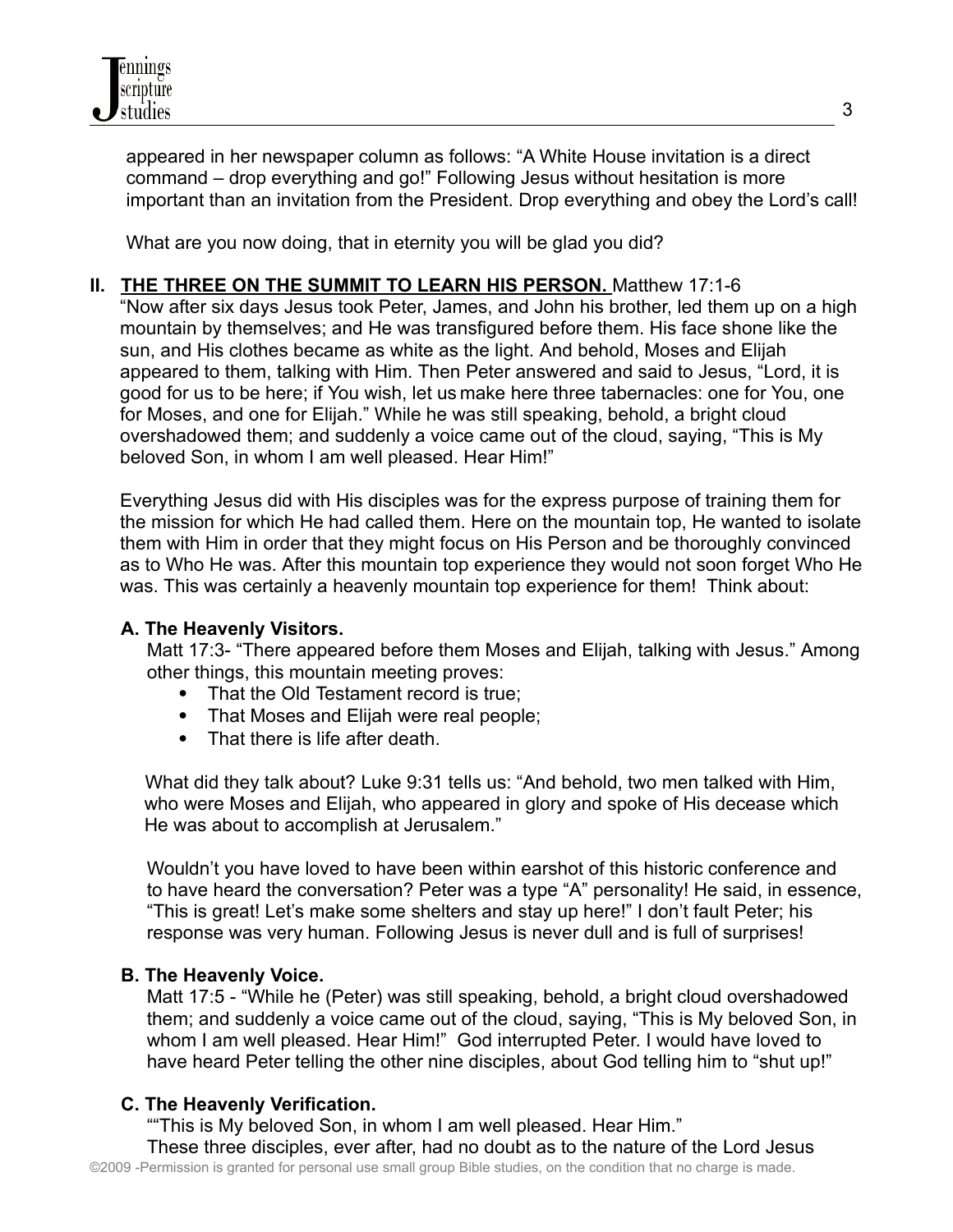Christ. After this, it was impossible for them to doubt that he was truly the Son of God. Later, Peter wrote about this mountain top experience in his  $2<sup>nd</sup>$  letter as follows: "We did not follow cleverly invented stories when we told you about the power and coming of our Lord Jesus Christ, but we were eyewitnesses of his majesty. For he received honor and glory from God the Father when the voice came to him from the Majestic Glory, saying, "This is my Son, whom I love; with him I am well pleased." We ourselves heard this voice that came from heaven when we were with him on the sacred mountain." (2 Peter 1:16-18)

These three disciples would never forget the lessons of this day. They knew beyond a shadow of doubt who Jesus was! If we are to follow Jesus Christ, we must be fully persuaded that He is Who He claimed to be – God of very God! And He demands and deserves our loyal discipleship!

### **III. THE THREE IN SEMINARS TO LEARN HIS POWER.**

In Mark chapters 4 and 5 there are four situations that could be called seminars for the disciples, in which Jesus demonstrated His power.

### **A. Seminar #1 - He Has Power over the Depths.** Mark 4:35-41

The disciples were in a boat crossing the Sea of Galilee when a storm arose and Christ calmed the storm. He spoke and the storm subsided. What a demonstration of power the disciples witnessed that day.

### **B. Seminar #2 - He Has Power over Demons.** Mark 5:1-20

When they had crossed the Sea of Galilee, they were met by a demon possessed wild man. Jesus cast the demons out of him and sent them into a herd of pigs nearby. The pigs ran over a precise into the water and were drowned. The man who had been delivered from the demons was now calm, coherent and converted to Christ. Again, with but a word Jesus cast out demons. What a seminar this was!

### **C. Seminar #3 – He Has Power over Death.** Mark 5:21-24 and 24-43

Jairus, one of the leaders of the local synagogue, had a daughter who was very sick. In fact, while her father was talking to Jesus, word came to him that his daughter had died. Jesus went with Jairus to his home and, taking Peter, James and John with him, entered the home and restored the daughter to life. I wonder if the word "Wow!" was in the Jewish vocabulary back then? If it was, I can imagine the trio of disciples who witnessed this miracle saying to each other, "Wow!" The expression, "Wow!" originally meant, "Wonder of wonders." The disciples, in the daily seminars conducted by Jesus in His Discipleship School, were seeing one wonder after another and learning that Jesus had all power in all realms.

### **D. Seminar #4 – He Has Power over Disease.** Mark 5:25-34

In this section of scripture, a woman who had a bleeding problem that had plagued her for a dozen years merely touched the hem of Jesus' garment and was healed. In the three previous demonstrations of power, Jesus had spoken and His power changed the situation. But here, in the case of this woman, He healed without a word.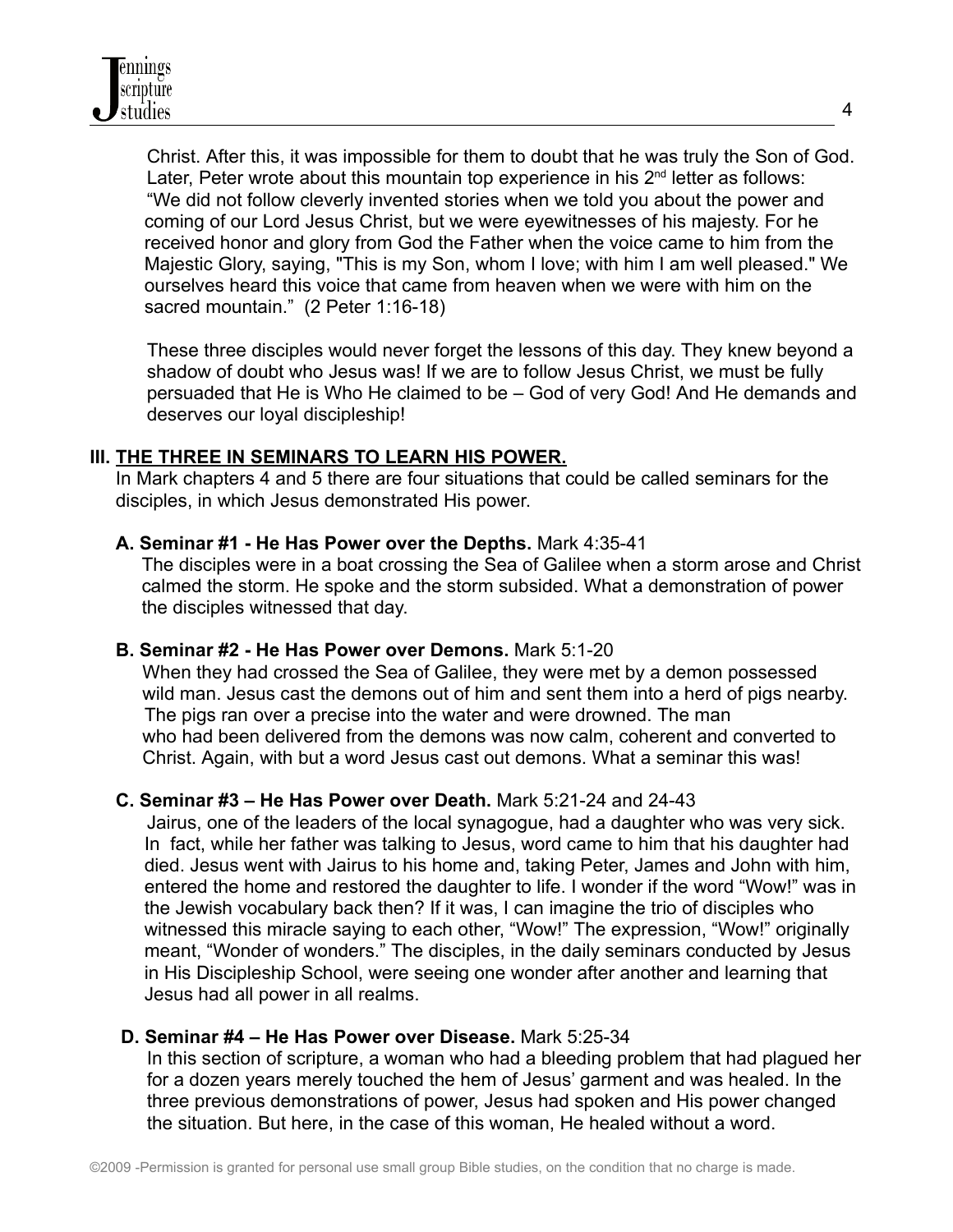This was just another day in the classroom of Christ. What a powerful Person! No doubt that Peter, James and John were awed by what they had witnessed in these seminar sessions. They had learned about His purpose, His Person and His power. There is one last class session that we will monitor:

## **IV. THE THREE IN THE SHADOWS TO LEARN TO PRAY.** Matthew 26:36-41

"Then Jesus came with them to a place called Gethsemane, and said to the disciples, "Sit here while I go and pray over there." And He took with Him Peter and the two sons of Zebedee, and He began to be sorrowful and deeply distressed. Then He said to them, "My soul is exceedingly sorrowful, even to death. Stay here and watch with Me." He went a little farther and fell on His face, and prayed, saying, "O My Father, if it is possible, let this cup pass from Me; nevertheless, not as I will, but as You will." Then He came to the disciples and found them sleeping, and said to Peter, "What! Could you not watch with Me one hour? Watch and pray, lest you enter into temptation. The spirit indeed is willing, but the flesh is weak."

The Master Teacher has been teaching now for about three years. His teaching days are about ended; school is about over. But He has one last lesson for these three, Peter, James and John. He wants to teach them how to pray when facing trials. Transparent praying is learned in the crucible of trials. On one occasion, one of the disciples had asked Jesus, "Lord teach us to pray." (Luke 11:1) He had taught them a number of things about prayer. This lesson on praying is different.

### **A. The supplication He offered.**

This is night school – in the Garden of Gethsemane – in the shadows of night. There He agonized in prayer: "Let this cup pass …. "

In this prayer, He teaches them about the prayer of resignation: "Not my will, but Yours be done." Jesus takes these students to the Garden of Gethsemane. There in the lengthening shadows of evening, He prays the most agonizing prayer of His life.

> *"Neath the stars of the night Walked the Savior of light, In the Garden of dew laden breeze: Where no light could be found, Jesus knelt on the ground, There He prayed 'neath the old olive trees."*

### **B. The submission He showed.**

"Nevertheless, not my will but yours be done."

Jesus was teaching these disciples to pray fervently but submit to God's will humbly! In the life of every believer there comes times of shadows. It is then that the person of genuine faith relinquishes any and all control over their lives to the One Who has always been behind the scenes. At the end of our prayers we should pray, **"**Nevertheless, not my will but Yours be done."